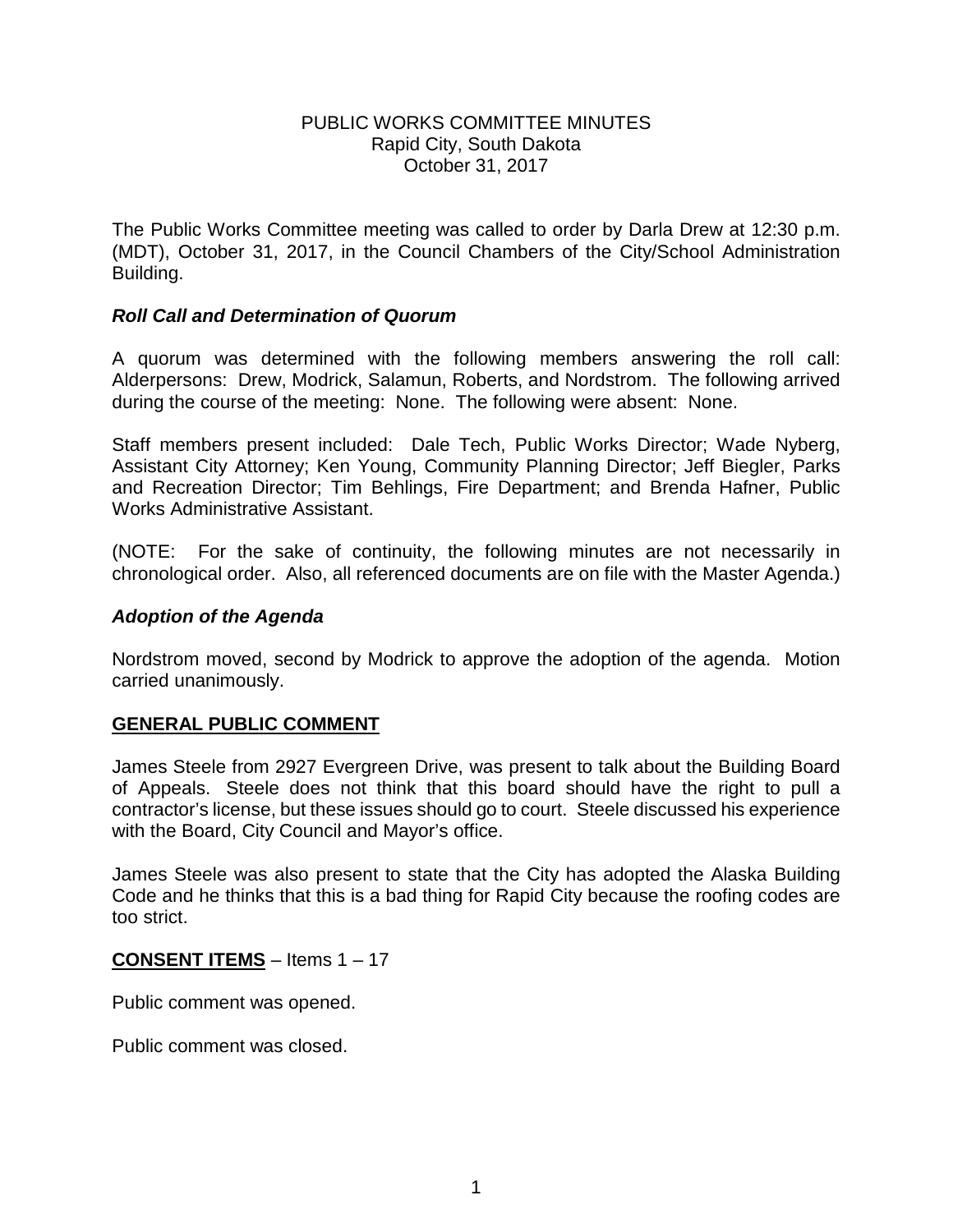The following items were removed from the Consent Items:

- 4) PW103117-03 Change Order #1F to Dakota Barricade, LC for 2017 Lane Line Painting, Project No. 17-2374 / CIP No. 50594 for an increase of \$6,597.48.
- 10) PW103117-09 Canyon Lake Drive Concrete Repair, Project No. 17-2405 / CIP No. 50445. Estimated cost \$50,000.00.
- 16) PW103117-15 Authorize staff to advertise for bids for Bike Path Restoration and Creek Bank Stabilization Project PR12-6118, estimated cost \$370,000.00.

Modrick moved, second by Salamun to approve Items  $1 - 17$  as they appear on the Consent Items with the exception of Items 4, 10, and 16 . Motion carried unanimously.

# **APPROVE MINUTES**

1) Approve minutes of October 10, 2017.

# **ITEMS FROM THE PUBLIC WORKS DEPARTMENT**

### **APPROVE CHANGE ORDER**

- 2) PW103117-01 Change Order #1F to Western Construction, Inc. for Jolly Lane Overlay – Pavement Rehabilitation, Project No. 17-2359 / CIP No. 50844 for an increase of \$28,164.11.
- 3) PW103117-02 Change Order #1F to Western Construction, Inc. for Pavement Rehabilitation – Powderhorn Drive, Project No. 17-2376 / CIP No. 50549 for an increase of \$26,000.91.
- 5) PW103117-04 Change Order #1F to Tru-Form Construction, Inc. for Mall Drive PCC Panel Repair, Project No. 17-2387 / CIP No. 50445 for an increase of \$21,596.61.
- 6) PW103117-05 Change Order #1F to Black Hills Hydro-Turf, Inc. for Sioux Park Levee Rutting Repair, Project No. 17-2391 / CIP No. 51175 for an increase of \$661.10.
- 7) PW103117-06 Change Order #1F to Highmark, Inc. for Knollwood Low Level Water Main Abandonment, Project No. 16-2339 /CIP No. 51073 for a decrease of \$143.13.

# **AUTHORIZE STAFF TO ADVERTISE FOR BIDS**

8) PW103117-07 – 2018 Street Light Maintenance Contract. Estimated Cost: \$55,000.00.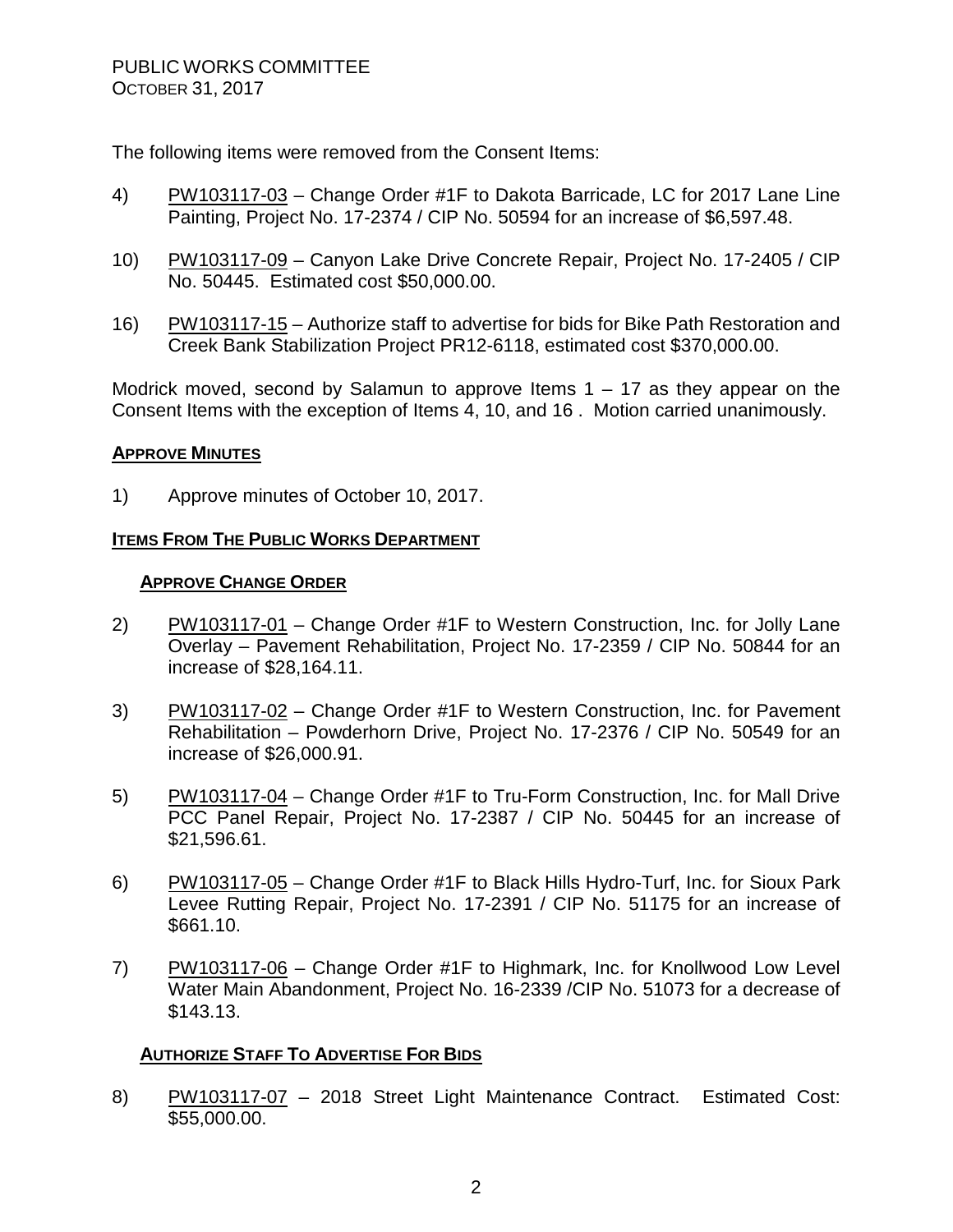9) PW103117-08 – Rapid Ride Bench Pads, Project No. 17-2398 / CIP No. 51168. Estimated Cost: \$102,500.00.

### **AUTHORIZE MAYOR AND FINANCE OFFICER TO SIGN**

- 11) PW103117-10 Amendment to an Agreement with JCI to Provide Video Management System for the MBTC for an increase of \$2,496.00.
- 12) PW103117-11 Amendment No. 4 between Kadrmas, Lee and Jackson and the City of Rapid City for East North / East Boulevard from Saint Joseph Street to Herman Street, Project No. 08-1511 / CIP No. 50142, in the amount of \$78,815.40.
- 13) PW103117-12 Agreement with the State of South Dakota Department of Transportation for the acquisition of highway right of way and temporary easements for W. Omaha Street Utilities – Sheffer Street to 12th Street, Project No. 16-2099 / No. CIP 50904.

#### **ENGINEERING SERVICES DIVISION**

14) PW103117-13 – Approve Acceptance of Infrastructure for Skyline Drive Water Main - DEV16-1320.

#### **PARKS AND RECREATION DEPARTMENT**

15) PW103117-14 – Authorize the Mayor and Finance Officer to sign Professional Services Agreement with Sperlich Consulting, Inc. for Cemetery Imp Project PR18- 2409, cost not to exceed \$47,650.00.

#### **METROPOLITAN PLANNING ORGANIZATION**

17) 17TP032 – Authorize staff to advertise the Digital GIS Base Map Development Services Request for Proposals to acquire aerial photography and building footprints.

END OF CONSENT ITEMS

# **ITEMS FROM THE PUBLIC WORKS DEPARTMENT**

# **APPROVE CHANGE ORDER**

4) PW103117-03 - Salamun moved, second by Roberts to Approve Change Order #1F to Dakota Barricade, LC for 2017 Lane Line Painting, Project No. 17-2374 / CIP No. 50594 for an increase of \$6,597.48. Tech stated that the city spends approximately \$210,000.00 per year on pavement marking and explained this change order. Motion carried unanimously. *On consent calendar*